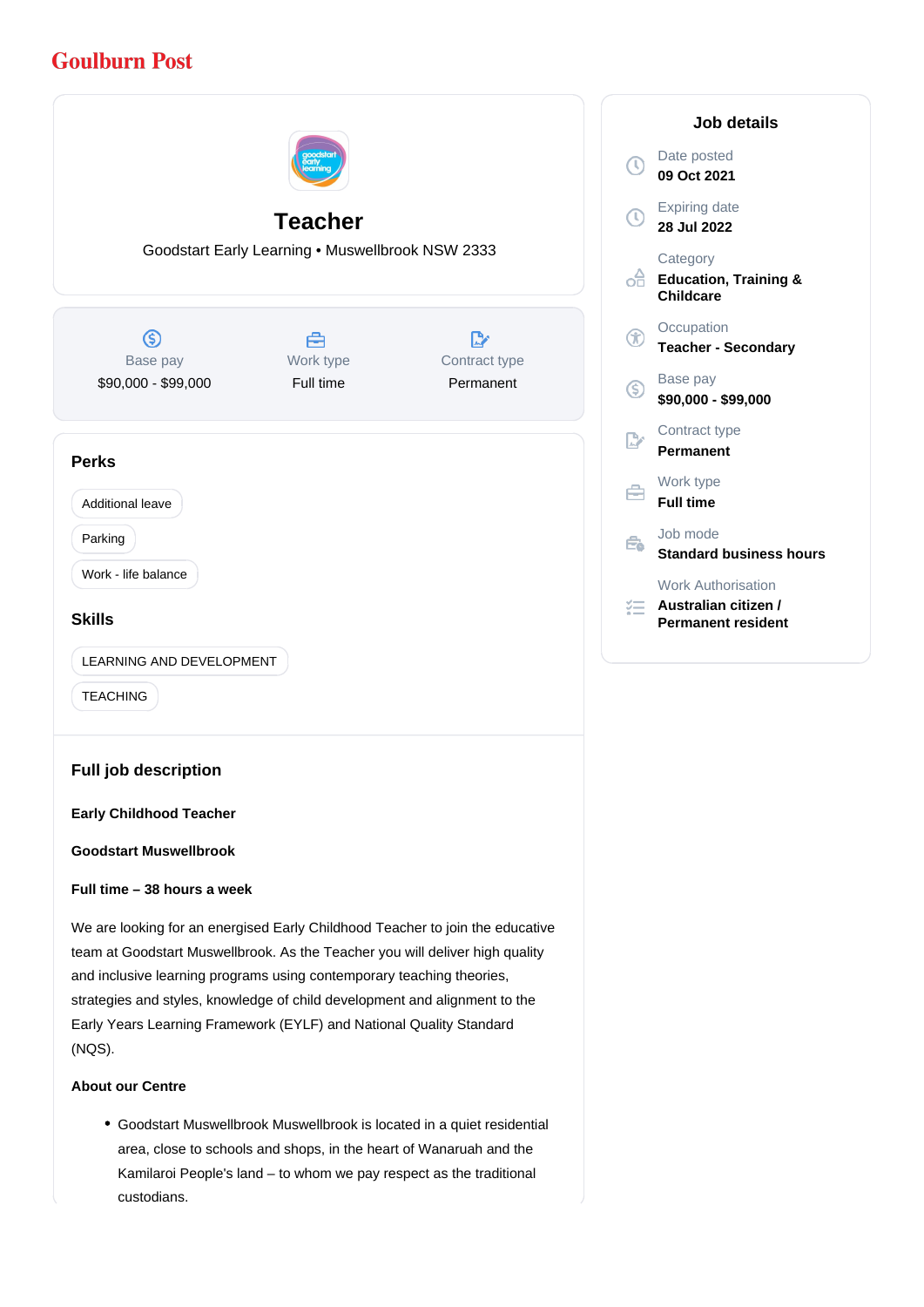- This centre caters for all children from nursey to pre school
- Friendly and supportive team
- Plenty of career growth opportunities available
- Our centre is open from 6.30am-6.00pm
- On-site parking

## **Role Overview/ Responsibilities**

- This role is based in the pre-kindly/pre-school
- Lead and model the selection and implementation of effective pedagogical approaches to support children's learning and development outcomes.
- Design and implement engaging learning programs using knowledge of content, curriculum, children's needs, assessment and reporting requirements.
- Champion positive and meaningful relationships with children.
- Work collaboratively with colleagues to plan, evaluate and enhance learning outcomes for children.
- Develop engaging and inclusive learning environments that reflect the strengths, interests and needs of all children.
- Develop, select and use a range of informal, formal, diagnostic, formative and summative assessment strategies to assess children's learning and maintain high quality pedagogical documentation.
- Establish and maintain respectful collaborative partnerships with families to assess and support children's learning and wellbeing.
- Maintain a safe environment for children, families and team members.
- Contribute to a professional and positive work culture

## **About You**

- Hold a Bachelor of Early Childhood or equivalent qualification (ACECQA approved)
- Hold a current First Aid qualification
- Hold a valid WWCC
- Hold an up to date Professional Teachers Accreditation (state applicable)

## **The Benefits**

- Regular non-contact programming time
- Competitive above award wages
- Additional leave option to purchase for a greater work/life balance
- Professional pedagogical and operational centre support teams to assist in providing high quality educational programs
- Broad range of professional learning opportunities on offer
- Well-resourced classrooms
- Discounted child care fees

## **Supporting our people and protecting our children** ?

We are an equal opportunity employer that is proud of our inclusive and